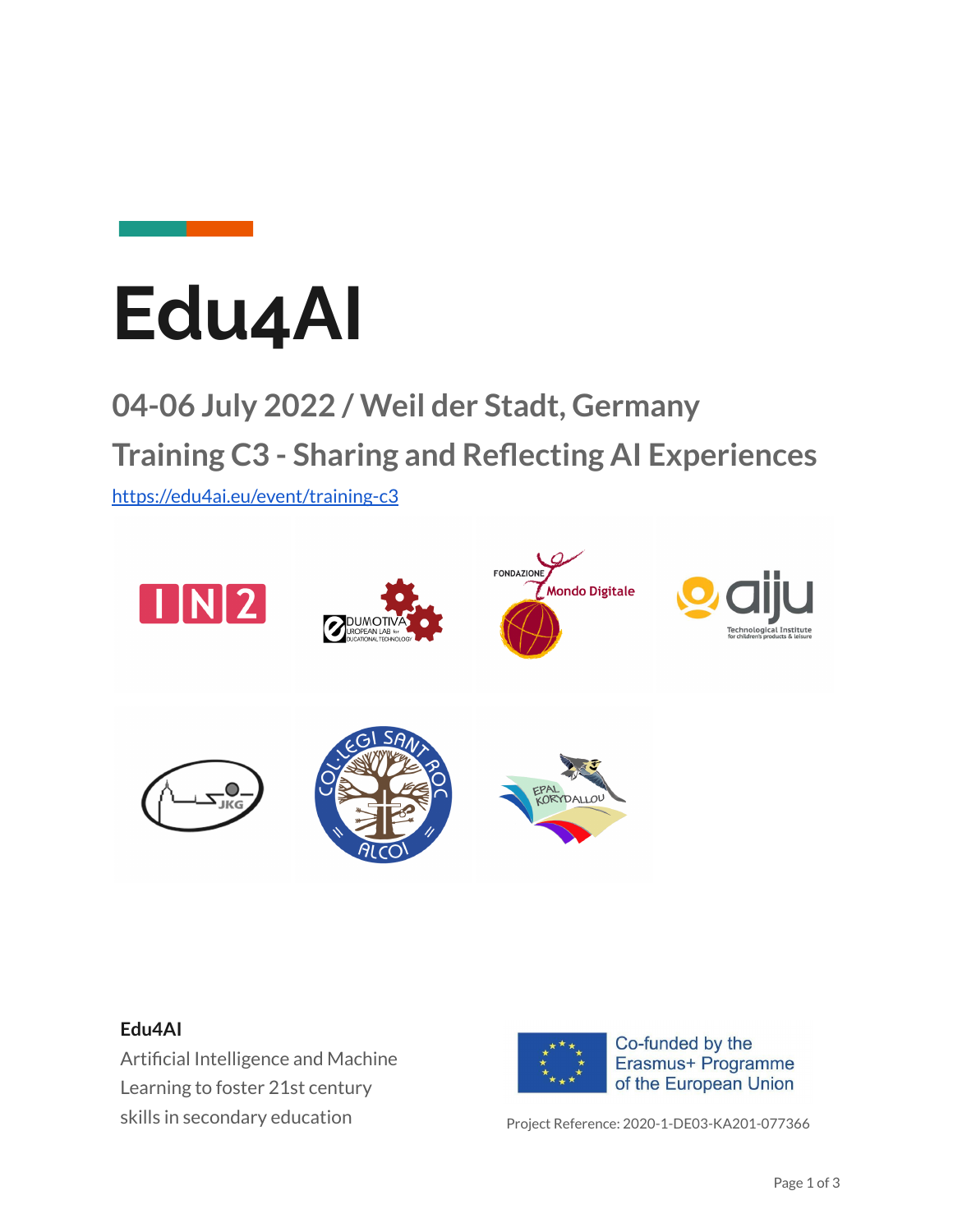# **Agenda**

### **04 July 2022**

| <b>Time</b>     | <b>Topic</b>                   | Who        |
|-----------------|--------------------------------|------------|
| $11:00 - 12:00$ | <b>Welcome and Arrival</b>     | <b>JKG</b> |
| $12:00 - 14:00$ | <b>Lunch Break</b>             |            |
| $14:00 - 15:20$ | Introduction to Training       | IN2        |
| $15:20 - 15:35$ | <b>Break</b>                   |            |
| $15:35 - 17:00$ | Presentation of Pilots and IO3 | Edumotiva  |

#### **05 July 2022**

| Time            | <b>Topic</b>                                                                                                                                                 | Who         |
|-----------------|--------------------------------------------------------------------------------------------------------------------------------------------------------------|-------------|
| $09:00 - 10:20$ | Sharing and reflecting on AI projects' piloting in<br>Greece (includes presentation of visual materials<br>captured during pilots and other pilot materials) | <b>EPAL</b> |
| $10:20 - 10:35$ | <b>Break</b>                                                                                                                                                 |             |
| $10:35 - 12:00$ | Sharing and reflecting on AI projects' piloting in<br>Italy (includes presentation of visual materials<br>captured during pilots and other pilot materials)  | <b>FMD</b>  |
| $12:00 - 14:00$ | <b>Lunch Break</b>                                                                                                                                           |             |
| $14:00 - 15:20$ | Sharing and reflecting on AI projects' piloting in<br>Spain (includes presentation of visual materials<br>captured during pilots and other pilot materials)  | <b>CSR</b>  |
| $15:20 - 15:35$ | <b>Break</b>                                                                                                                                                 |             |